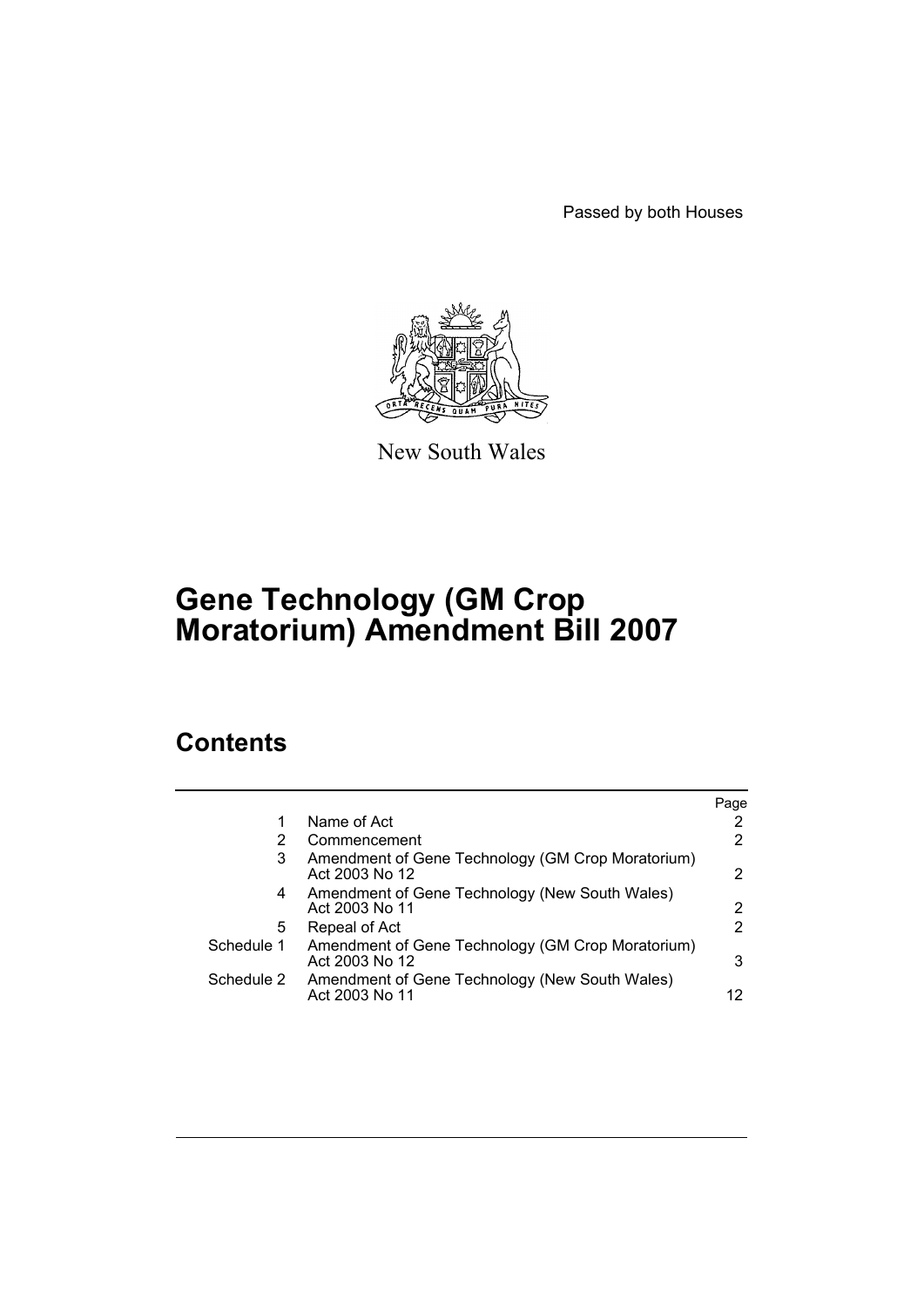*I certify that this PUBLIC BILL, which originated in the LEGISLATIVE COUNCIL, has finally passed the LEGISLATIVE COUNCIL and the LEGISLATIVE ASSEMBLY of NEW SOUTH WALES.*

*Legislative Council 2007* *Clerk of the Parliaments*



New South Wales

# **Gene Technology (GM Crop Moratorium) Amendment Bill 2007**

Act No , 2007

An Act to amend the *Gene Technology (GM Crop Moratorium) Act 2003* to make further provision with respect to cultivation in New South Wales of licensed GM food plants and to extend the operation of that Act; to amend the *Gene Technology (New South Wales) Act 2003* with respect to the application of Commonwealth gene technology laws in this State; and for other purposes.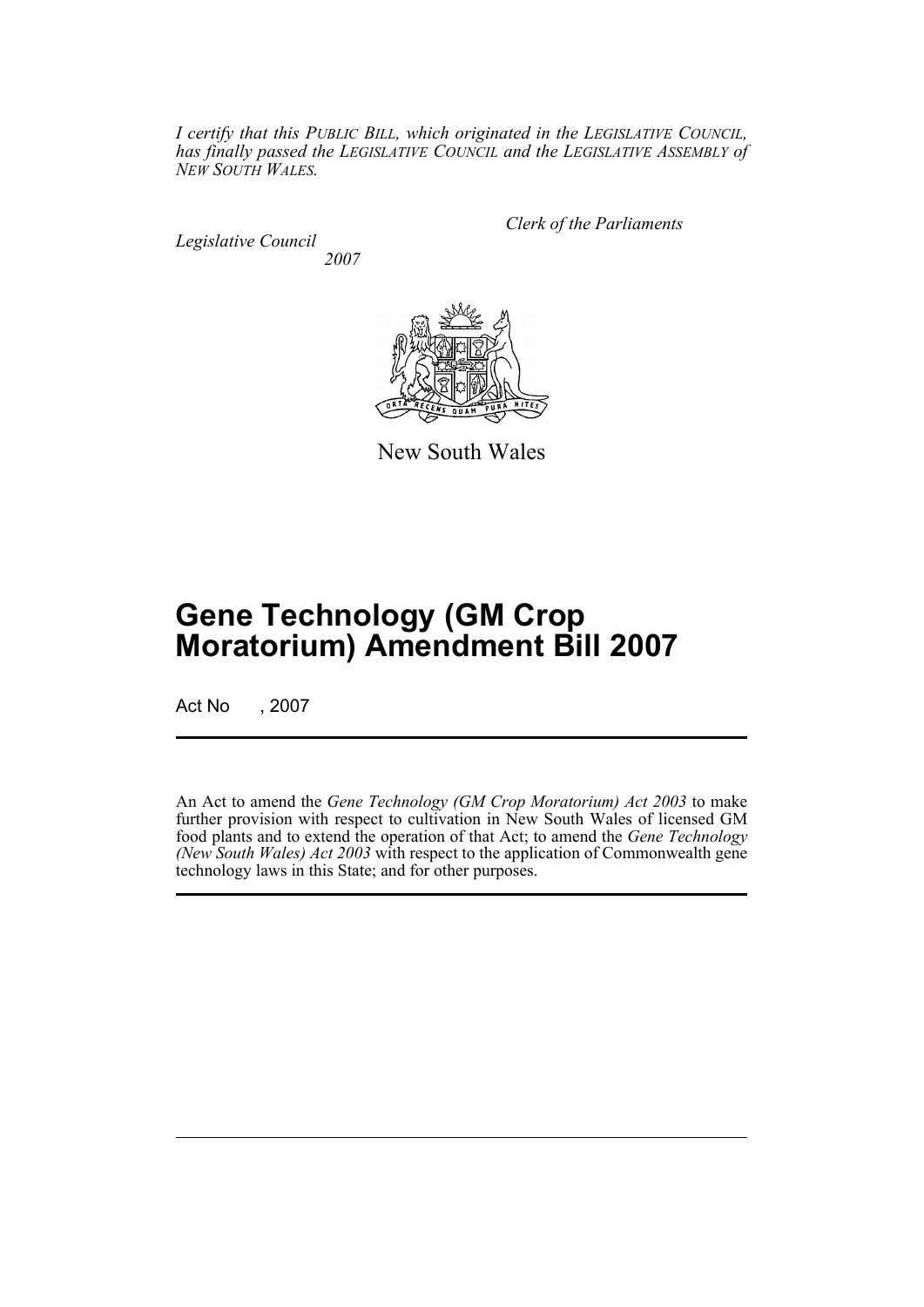# <span id="page-2-0"></span>**The Legislature of New South Wales enacts:**

# **1 Name of Act**

This Act is the *Gene Technology (GM Crop Moratorium) Amendment Act 2007*.

# <span id="page-2-1"></span>**2 Commencement**

- (1) This Act commences on a day or days to be appointed by proclamation, except as provided by subsection (2).
- (2) Schedule 1 [17] commences on the date of assent to this Act.

# <span id="page-2-2"></span>**3 Amendment of Gene Technology (GM Crop Moratorium) Act 2003 No 12**

The *Gene Technology (GM Crop Moratorium) Act 2003* is amended as set out in Schedule 1.

# <span id="page-2-3"></span>**4 Amendment of Gene Technology (New South Wales) Act 2003 No 11**

The *Gene Technology (New South Wales) Act 2003* is amended as set out in Schedule 2.

# <span id="page-2-4"></span>**5 Repeal of Act**

- (1) This Act is repealed on the day following the day on which all of the provisions of this Act have commenced.
- (2) The repeal of this Act does not, because of the operation of section 30 of the *Interpretation Act 1987*, affect any amendment made by this Act.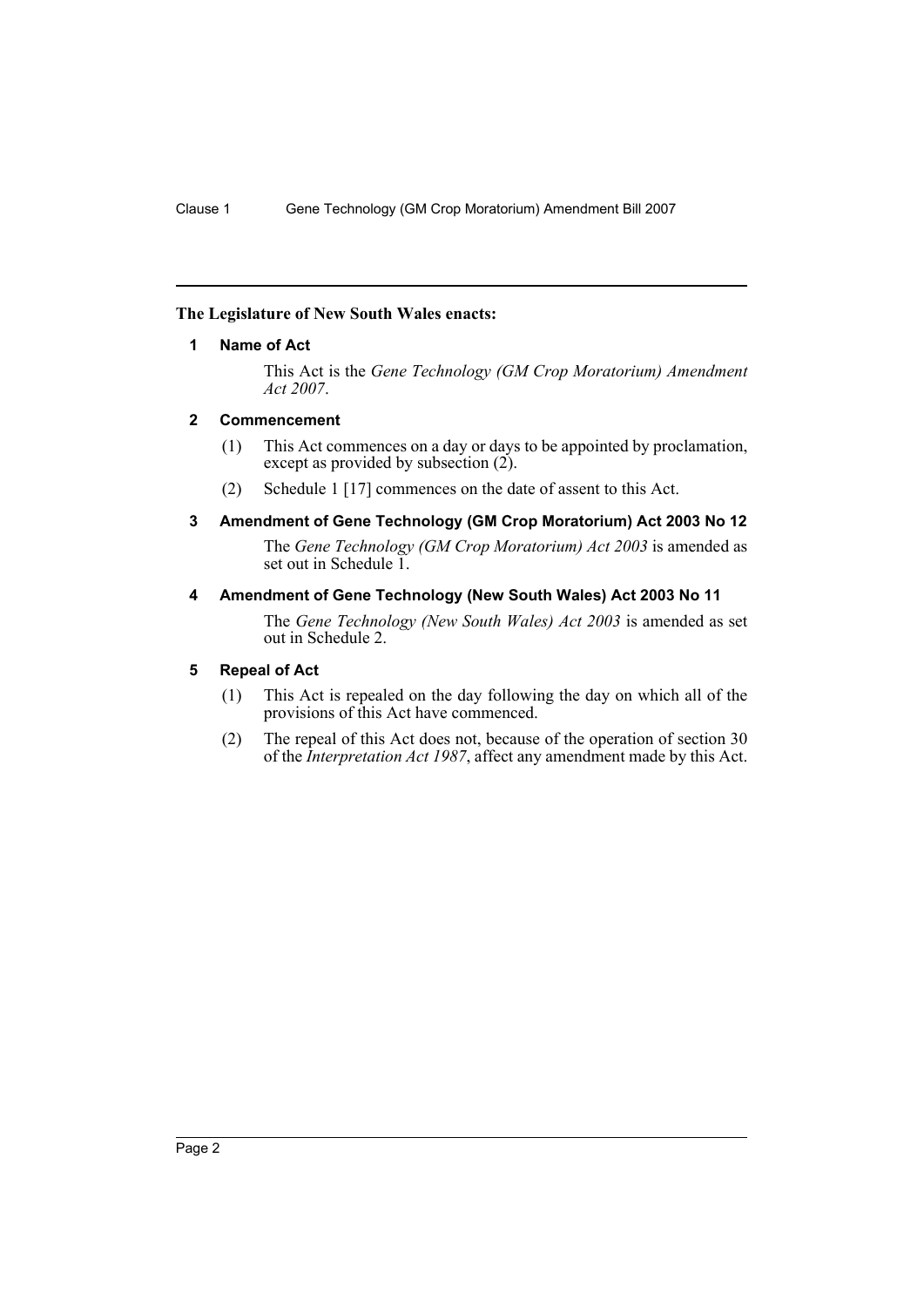Amendment of Gene Technology (GM Crop Moratorium) Act 2003 No 12 Schedule 1

# <span id="page-3-0"></span>**Schedule 1 Amendment of Gene Technology (GM Crop Moratorium) Act 2003 No 12**

(Section 3)

# **[1] Section 3**

Omit the section. Insert instead:

# **3 Object of Act**

The object of this Act is to establish a regime to regulate:

- (a) the commercial cultivation of licensed GM food plants, and
- (b) the conduct of experiments on licensed GM food plants, in New South Wales for marketing purposes.

#### **[2] Section 4 Definitions**

Omit the definitions of *Advisory Council* and *moratorium order* from section 4 (1).

# **[3] Section 4 (1)**

Insert in alphabetical order:

*approved GM food plant* means a GM food plant approved for commercial cultivation under section 7A.

*deal with*, in relation to a crop or GM food plant, has a meaning that corresponds to *deal with*, in relation to a GMO, under the *Gene Technology Act 2000* of the Commonwealth.

*Expert Committee* means the New South Wales Expert Committee on Gene Technology established under section 13.

*GMO licence* has the same meaning as it has in the *Gene Technology Act 2000* of the Commonwealth.

*licensed GM food plant* means a GM food plant in respect of which a GMO licence is in force authorising dealings with the GM food plant that are inherently necessary for commercial cultivation of the GM food plant.

*non-GM food plant* means a food plant that is not a GM food plant.

*relevant industry*, in relation to a licensed GM food plant or class of licensed GM food plants, means an industry or sector of an industry dealing with or proposing to deal with the licensed GM food plant or class of licensed GM food plants.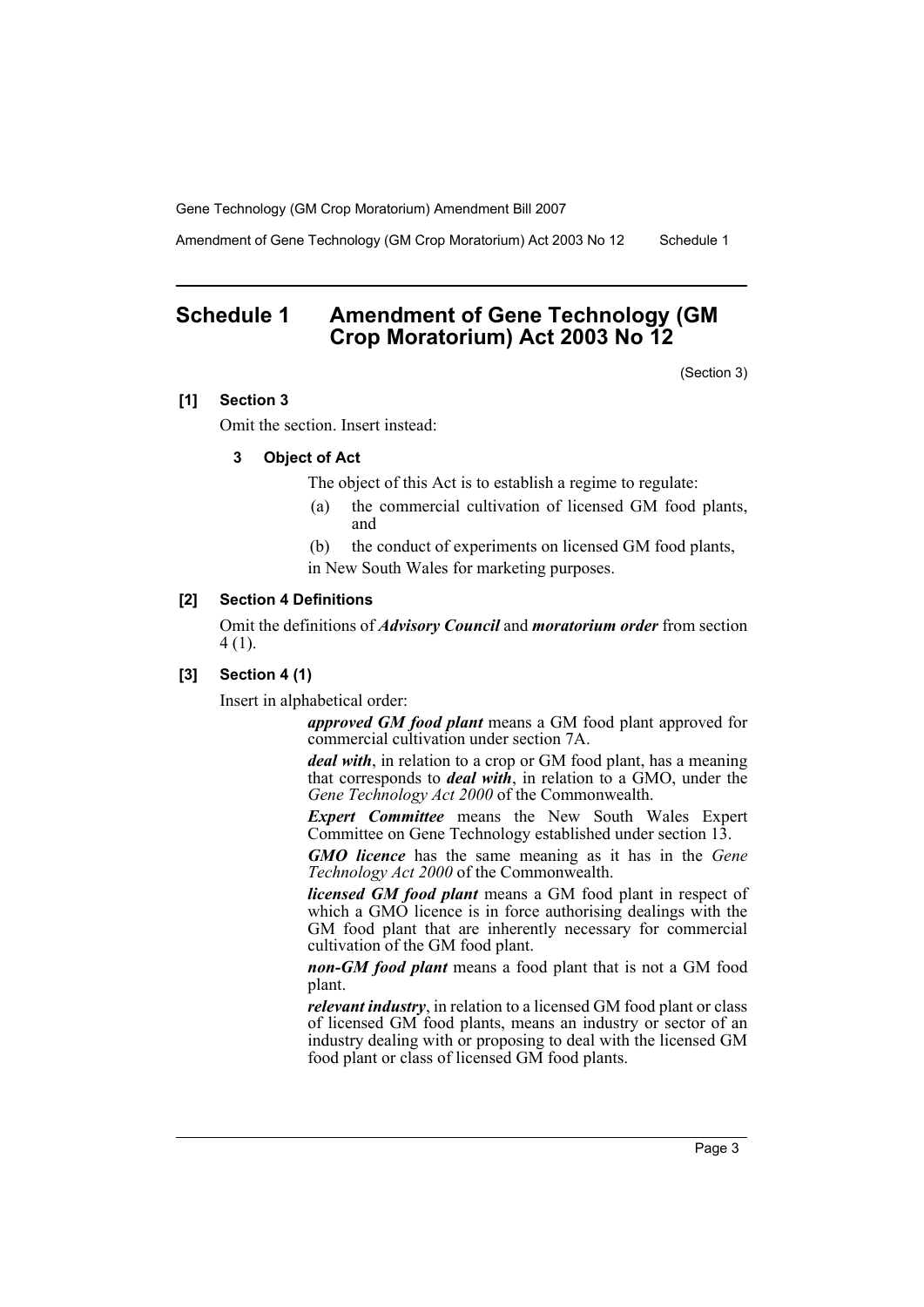Schedule 1 Amendment of Gene Technology (GM Crop Moratorium) Act 2003 No 12

# **[4] Part 2, heading**

Omit the heading. Insert instead:

# **Part 2 Moratorium on commercial cultivation of GM food plants**

**[5] Part 2, Division 1, heading**

Omit the heading. Insert instead:

# **Division 1 Moratorium**

# **[6] Sections 6, 7 and 7A**

Omit sections 6 and 7. Insert instead:

#### **6 Moratorium on commercial cultivation of licensed GM food plants**

The cultivation in New South Wales of a licensed GM food plant is prohibited unless:

- (a) the GM food plant has been approved for commercial cultivation under section 7A, or
- (b) cultivation of the GM food plant is permitted by an exemption order under section 8.

#### **7 Offence of contravening prohibition on commercial cultivation of licensed GM food plants**

A person who cultivates a plant that is a GM food plant in contravention of section 6 knowing, or being reckless as to whether, the plant is a licensed GM food plant is guilty of an offence.

Maximum penalty: in the case of a corporation, 1,250 penalty units or, in any other case, 500 penalty units or imprisonment for 2 years, or both.

#### **7A Approval of licensed GM food plants for commercial cultivation**

- (1) On application by a representative of a relevant industry the Minister may, by order published in the Gazette, declare that a specified licensed GM food plant, or class of licensed GM food plants, is approved for commercial cultivation in all or part of New South Wales.
- (2) The application must:
	- (a) be made in writing, and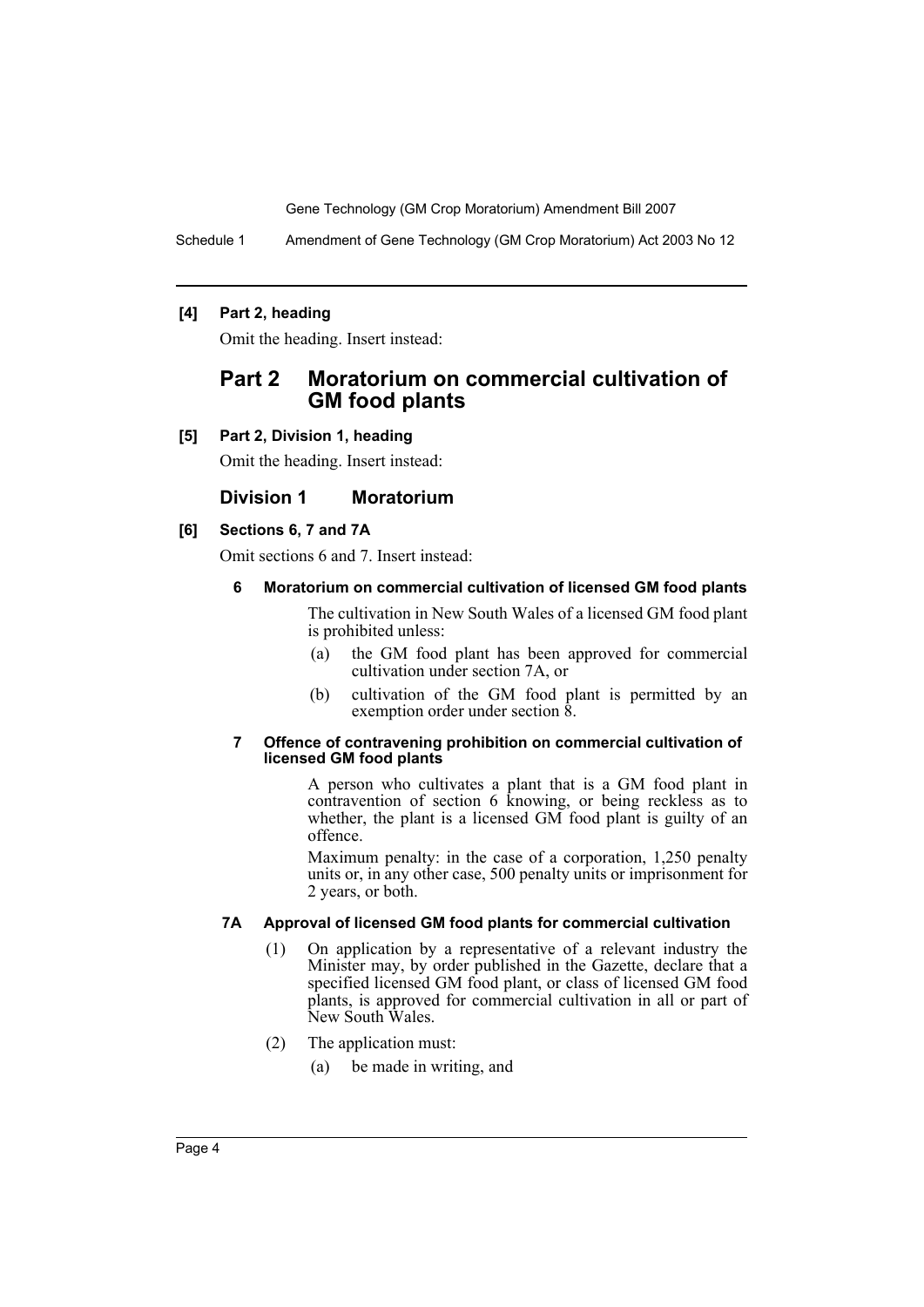Amendment of Gene Technology (GM Crop Moratorium) Act 2003 No 12 Schedule 1

- (b) address the criteria specified in subsection (3), and
- (c) be accompanied by the fee (if any) prescribed by the regulations, and
- (d) be supported by documentation verifying the applicant's status as a representative of the relevant industry concerned.
- (3) The Minister must not make a declaration under this section unless the Minister is satisfied that the relevant industry meets the following criteria:
	- (a) the relevant industry has adequately identified the requirements demanded by key domestic and international markets for the GM food plant,
	- (b) the relevant industry has identified the threshold levels for the accidental or unintended presence of GM traits in food plants that are acceptable in those key domestic and international markets,
	- (c) the relevant industry has, or is capable of having, supply chain management processes in place that adequately address those requirements, including (if it is a market requirement that GM food plants and non-GM food plants be segregated) processes to segregate GM food plants and non-GM food plants,
	- (d) any approvals or any other form of authorisation required by or under any law of the key domestic or international markets relating to the importation of GM food plants have been, or can be, obtained,
	- (e) the relevant industry meets any other criteria prescribed by the regulations.
- (4) Before making a declaration under this section, the Minister must request the Expert Committee to provide advice (not later than 28 days after the request) in relation to whether or not:
	- (a) the relevant industry meets the criteria referred to in subsection (3), and
	- (b) the GM food plant is authorised or permitted to be cultivated in another State or a Territory under a law of that State or Territory,

and must take into account any advice provided by the Expert Committee before the end of that 28 day period (the *initial request period*).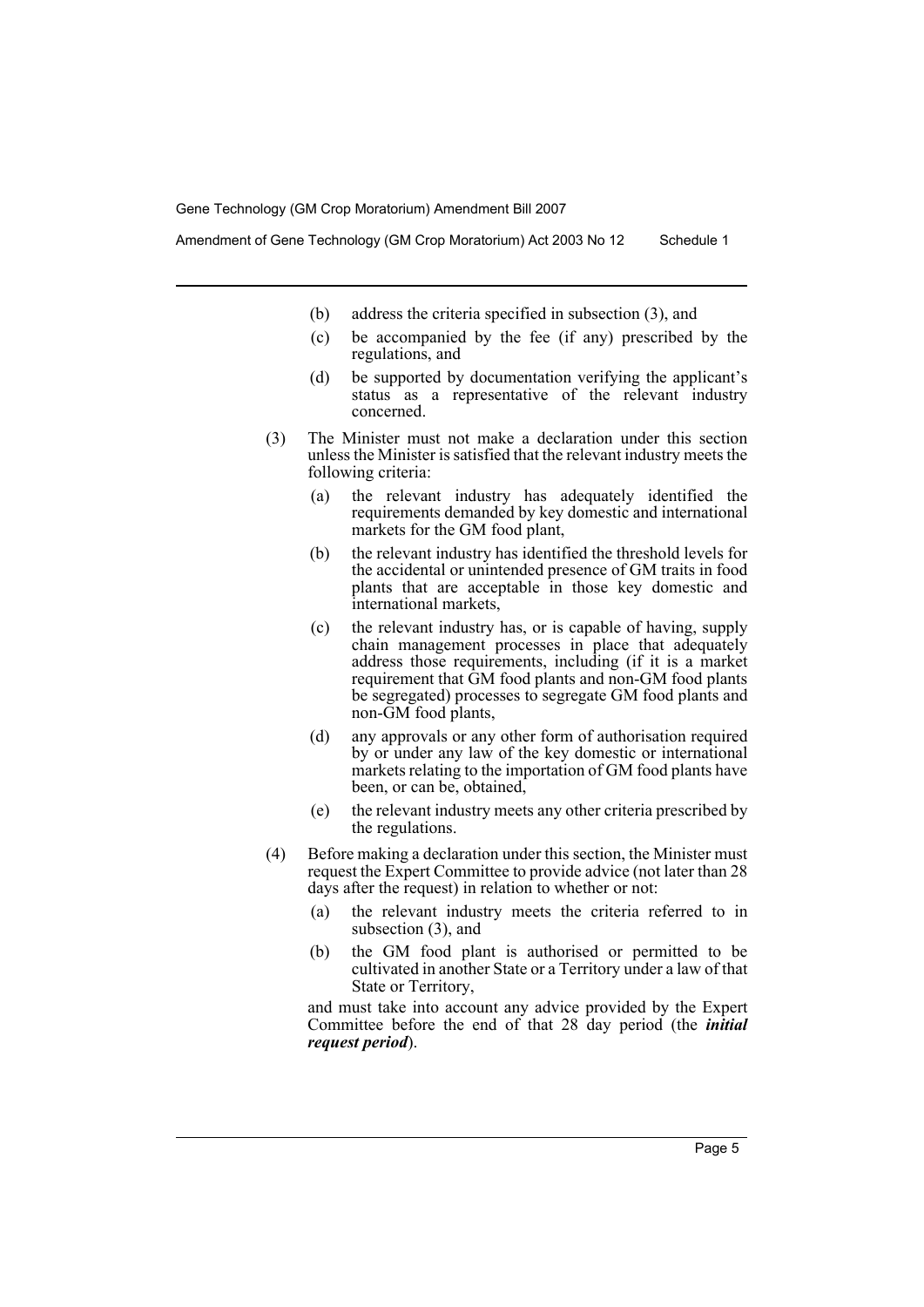Schedule 1 Amendment of Gene Technology (GM Crop Moratorium) Act 2003 No 12

- (5) The Minister must (subject to subsections (6) and (7)) determine the application for a declaration within 14 days after the end of the initial request period (the *initial determination period*).
- (6) At any time before the end of the initial determination period, the Minister may request the Expert Committee to provide, within 14 days (the *further request period*), further advice or information on the matters concerned.
- (7) The Minister must (irrespective of whether or not the Expert Committee has provided the further advice or information as requested) determine the application not later than 14 days after the end of the further request period.
- (8) Subsection (4) does not limit the factors that the Minister may take into account in deciding whether or not to make a declaration under subsection (1).
- (9) An order under this section in relation to a licensed GM food plant is automatically revoked if the GMO licence in respect of the GM food plant is suspended or cancelled by the Regulator under the *Gene Technology Act 2000* of the Commonwealth.
- (10) An order under this section may be revoked by the Minister only if the Minister is satisfied, after consulting with and taking into account any advice of the Expert Committee, that the relevant industry concerned no longer meets one or more of the criteria referred to in subsection (3).
- (11) The Minister's determination of, or failure or refusal to determine, an application or decision to revoke an order under this section may not be challenged, reviewed, quashed or called into question before any court of law or administrative review body in any proceedings or restrained, removed or otherwise affected by any proceedings.
- (12) The Minister is to make public the reasons for making, or revoking, an order under this section.

# **[7] Section 8 Exemptions from operation of section 6**

Omit "a moratorium order" from section 8 (1).

Insert instead "section 6 to permit the cultivation of a licensed GM food plant for the principal purpose of conducting experiments".

#### **[8] Section 8 (2)–(5), (6B) and (8)**

Omit the subsections.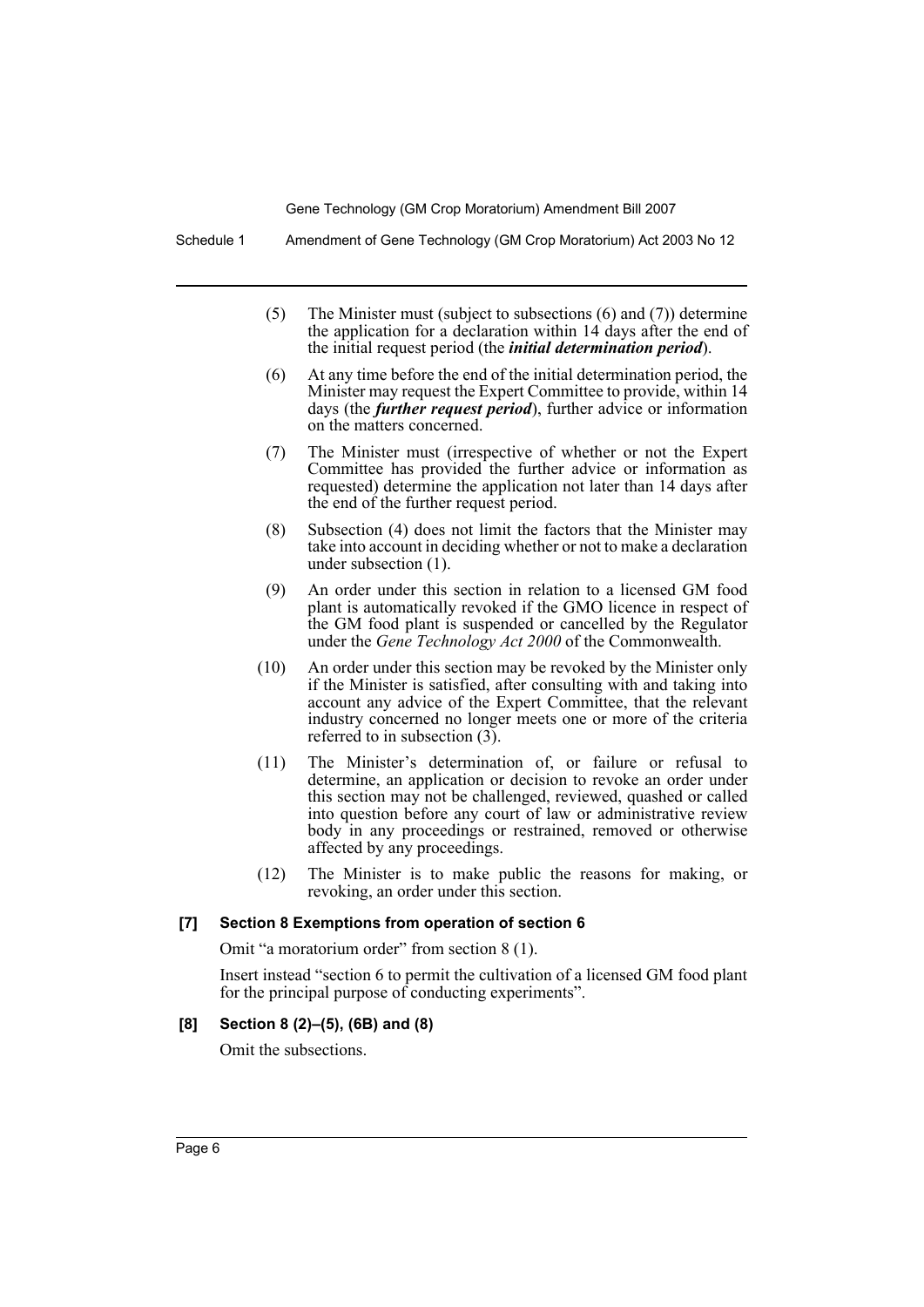Amendment of Gene Technology (GM Crop Moratorium) Act 2003 No 12 Schedule 1

# **[9] Section 8 (7)**

Omit "a moratorium order". Insert instead "section 6".

#### **[10] Sections 13–13B**

Omit section 13. Insert instead:

#### **13 Expert Committee on Gene Technology**

- (1) The Minister is to establish a New South Wales Expert Committee on Gene Technology.
- (2) The Expert Committee is to consist of those persons who represent food plant industries, or who have other appropriate expertise, qualifications or experience that the Minister considers will enable them to make a valuable contribution to the Committee, as are appointed as members of the Committee by the Minister from time to time.
- (3) One of the members is to be appointed, in and by the instrument by which the member is appointed, as the independent chairperson of the Expert Committee.
- (4) A person appointed by the Minister under this section holds office for the term specified in the instrument of appointment but may be removed from office at any time by the Minister.
- (5) The Expert Committee has such functions as are conferred or imposed on it by or under this Act or by the Minister.
- (6) In particular, the Expert Committee has the function of evaluating and providing advice and information (if requested to do so by the Minister) on the matters referred to in section 7A within the periods specified in that section.
- (7) A member of the Expert Committee is entitled to such allowances in connection with the work of the Expert Committee as the Minister approves in respect of the member.
- (8) Subject to the regulations and any directions of the Minister, the Expert Committee is to regulate its own procedure for the calling of meetings and the conduct of its business.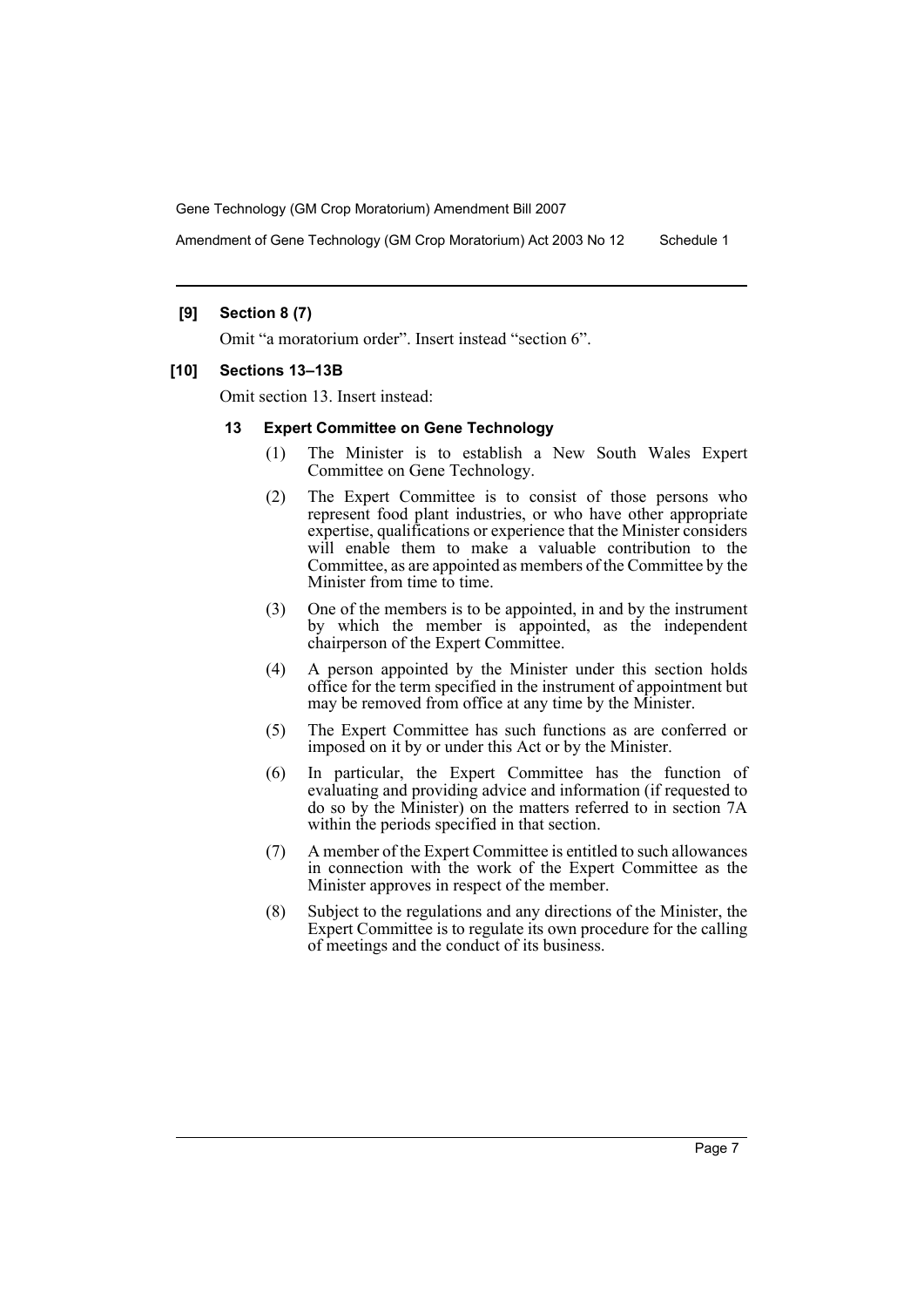Schedule 1 Amendment of Gene Technology (GM Crop Moratorium) Act 2003 No 12

#### **13A Confidentiality**

A member of the Expert Committee must not disclose information obtained in connection with the carrying out of the Committee's functions under section 13 except in any one or more of the following circumstances:

- (a) with the consent of the person from whom the information was obtained,
- (b) in connection with the carrying out of those functions,
- (c) in accordance with a requirement imposed by or under a law of the State (other than a requirement imposed by a subpoena or other compulsory process) or the Commonwealth.

Maximum penalty: 10 penalty units or imprisonment for 3 months, or both.

#### **13B Disclosure of pecuniary interests**

- (1) If:
	- (a) a member has a direct or indirect pecuniary interest in a matter being considered or about to be considered at a meeting of the Expert Committee, and
	- (b) the interest appears to raise a conflict with the proper performance of the member's duties in relation to the consideration of the matter,

the member must, as soon as possible after the relevant facts have come to the member's knowledge, disclose the nature of the interest at a meeting of the Expert Committee.

- (2) A disclosure by a member at a meeting of the Expert Committee that the member:
	- (a) is a member, or is in the employment, of a specified company or other body, or
	- (b) is a partner, or is in the employment, of a specified person, or
	- (c) has some other specified interest relating to a specified company or other body or to a specified person,

is a sufficient disclosure of the nature of the interest in any matter relating to that company or other body or to that person which may arise after the date of the disclosure and which is required to be disclosed under subsection (1).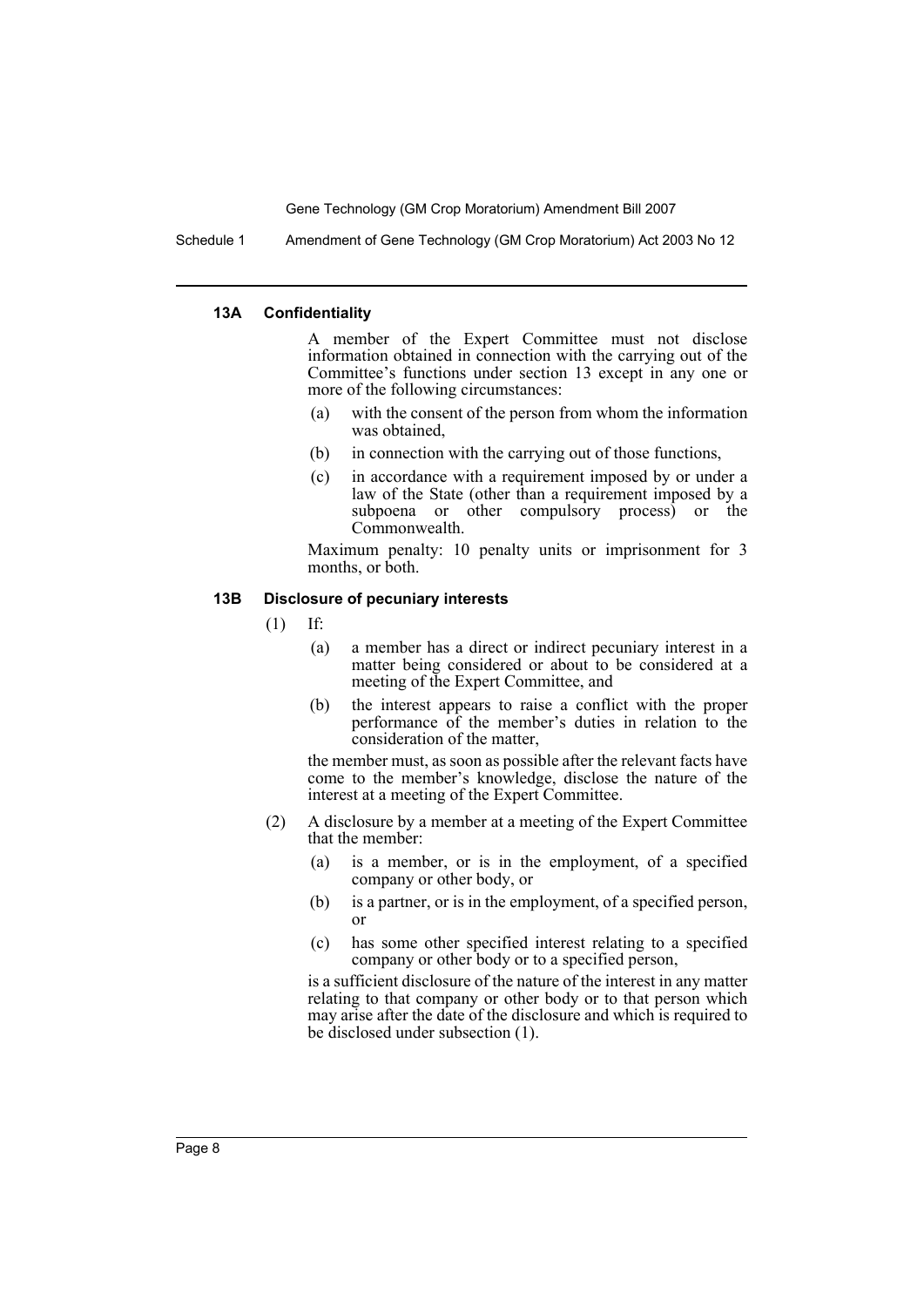Amendment of Gene Technology (GM Crop Moratorium) Act 2003 No 12 Schedule 1

- (3) Particulars of any disclosure made under this section must be recorded by the Expert Committee in a book kept for the purpose and that book must be open at all reasonable hours to inspection by any person on payment of the fee (if any) determined by the Expert Committee.
- (4) After a member has disclosed the nature of an interest in any matter, the member must not, unless the Expert Committee otherwise determines:
	- (a) be present during any deliberation of the Expert Committee with respect to the matter, or
	- (b) take part in any decision of the Expert Committee with respect to the matter.
- (5) For the purposes of the making of a determination by the Expert Committee under subsection (4), a member who has a direct or indirect pecuniary interest in a matter to which the disclosure relates must not:
	- (a) be present during any deliberation of the Expert Committee for the purpose of making the determination, or
	- (b) take part in the making by the Expert Committee of the determination.
- (6) A contravention of this section does not invalidate any decision of the Expert Committee.

#### **[11] Part 2, Division 2, heading**

Omit "**orders**".

# **[12] Section 14 Minister's directions**

Omit "specified in a moratorium order" from section 14 (1) (a).

# **[13] Section 14 (1) (b)**

Insert "is not an approved GM food plant or" after "tested plant".

#### **[14] Section 20 Offence—disposal of offending plants**

Omit "a moratorium order" wherever occurring. Insert instead "section 6".

#### **[15] Section 21 Offence—failure to report contravention of section 6**

Omit "a moratorium order" wherever occurring in section 21 (1) and (2) (e). Insert instead "section 6".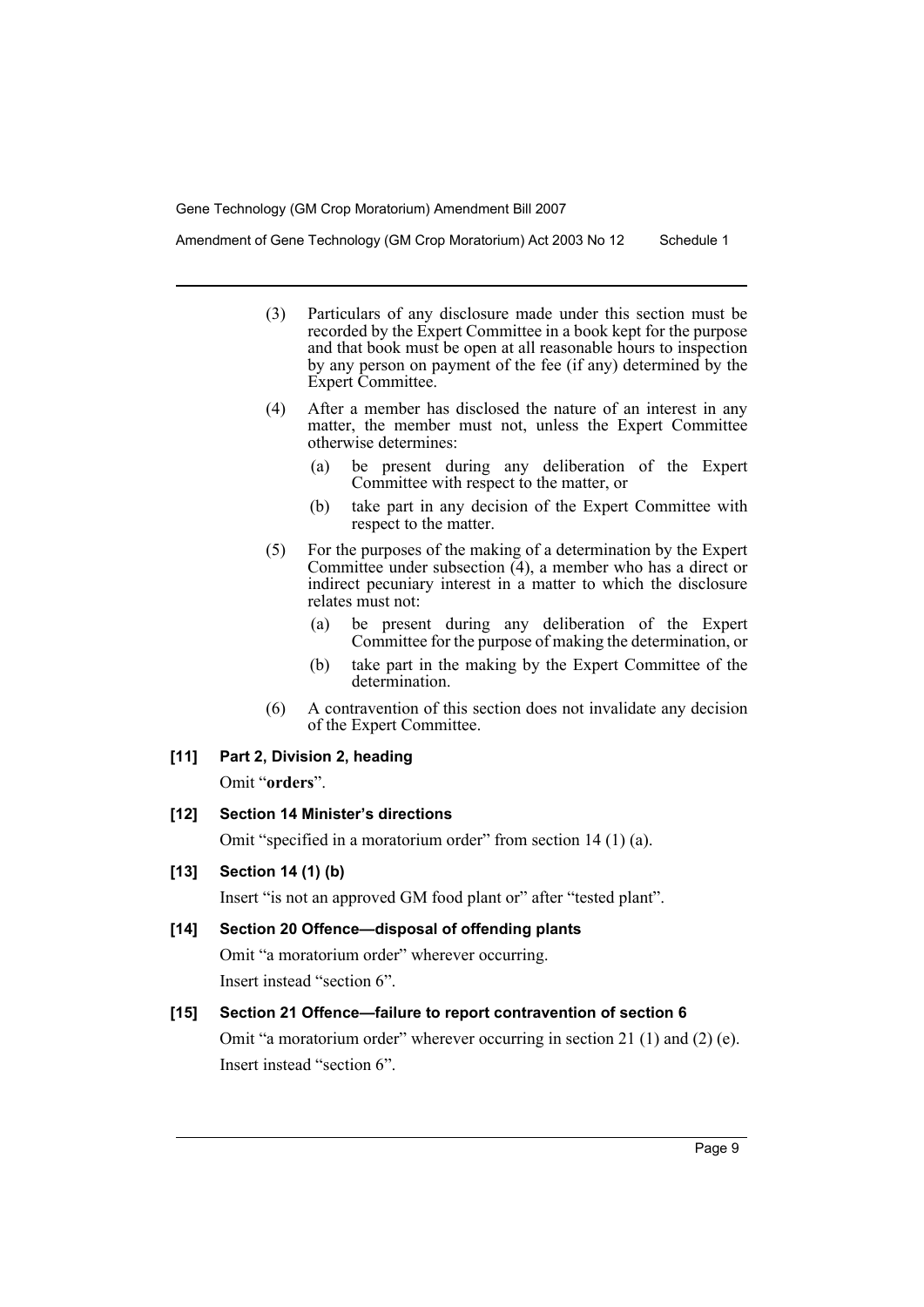Schedule 1 Amendment of Gene Technology (GM Crop Moratorium) Act 2003 No 12

# **[16] Section 32A**

Insert before section 33:

# **32A Special protection from liability for spread of GM food plants**

- (1) If:
	- (a) a GM food plant is present on any land, and
	- (b) the existence of the GM food plant on the land is attributable to the spread, dissemination or persistence of the GM food plant, and
	- (c) the original introduction of that GM food plant to the land was not knowingly undertaken by or on behalf of any person who is, or who has been, an owner or occupier of the land,

no action may be brought in a New South Wales court or under a New South Wales law against a person who is an owner or occupier of the land on account of the fact that the GM food plant is present on the land or that the person has dealt with the GM food plant.

- (2) Subsection (1) does not apply if the relevant court is satisfied:
	- (a) that a person who is an owner or occupier of the relevant land has deliberately dealt with a crop knowing that GM food plant was present in order to gain a commercial benefit, and
	- (b) that, in the interests of justice, another person's rights with respect to that GM food plant should be recognised or protected.
- (3) This section extends to any case where a GM food plant was present on land before the commencement of this section.

# **[17] Section 43 Expiry of Act**

Omit "3 March 2008". Insert instead "1 July 2011".

# **[18] Schedule 1 Savings, transitional and other provisions**

Insert at the end of clause 1 (1):

*Gene Technology (GM Crop Moratorium) Amendment Act 2007*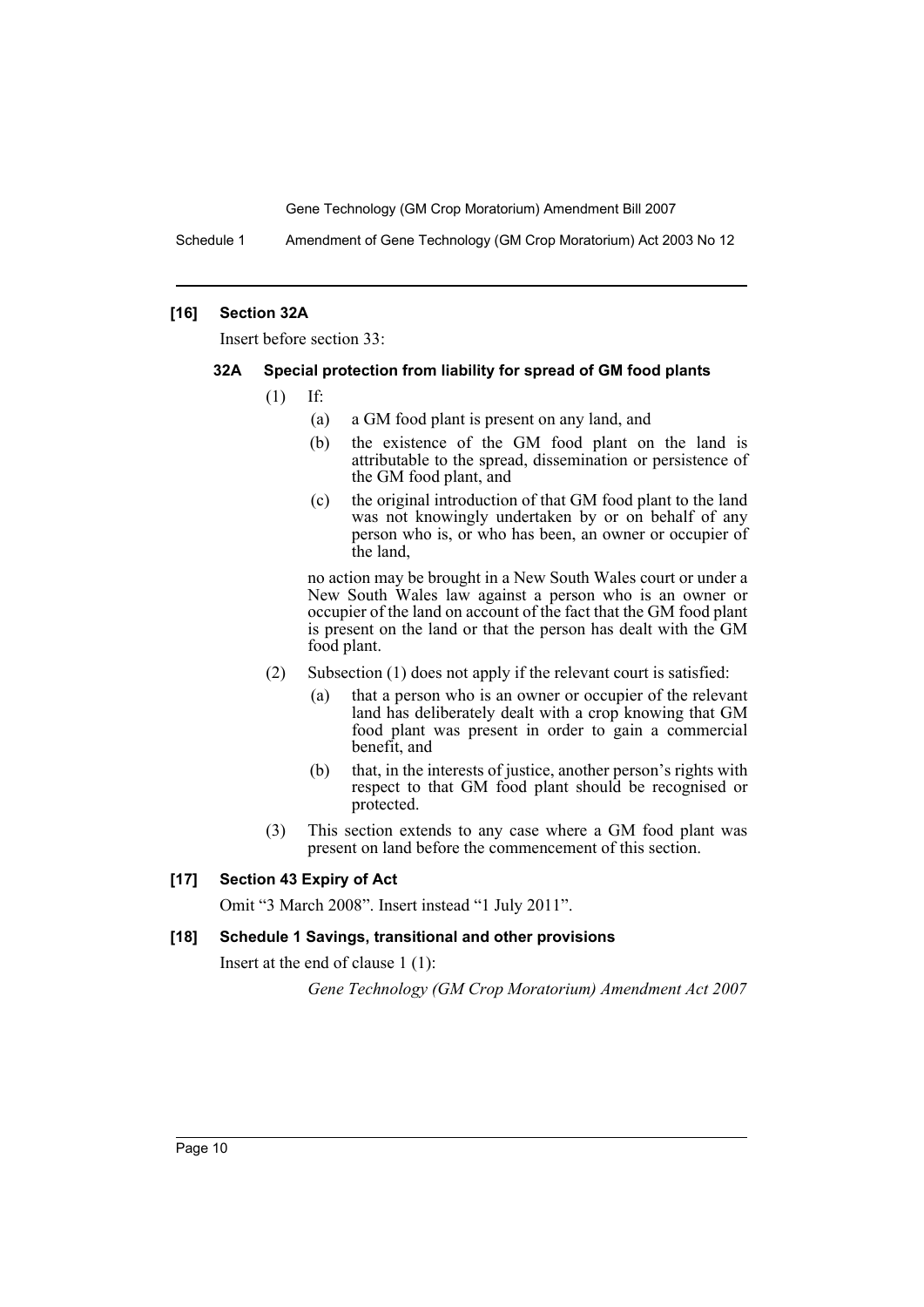Amendment of Gene Technology (GM Crop Moratorium) Act 2003 No 12 Schedule 1

# **[19] Schedule 1, Part 4**

Insert after Part 3:

# **Part 4 Provisions consequent on enactment of Gene Technology (GM Crop Moratorium) Amendment Act 2007**

#### **4 Definition**

In this Part:

*amending Act* means the *Gene Technology (GM Crop Moratorium) Amendment Act 2007*.

#### **5 Former members of the Advisory Council**

- (1) The Advisory Council established under section 13 as in force immediately before its substitution by the amending Act is taken, on that substitution, to be the Expert Committee.
- (2) Subject to section 13, the members that constituted the Advisory Council hold office as members of the Expert Committee for the remainder of the term for which they were appointed as members of the Advisory Council.
- (3) Subject to section 13, the person who held office as the independent chairperson of the Advisory Council immediately before the substitution of section 13 by the amending Act is taken to be the independent chairperson of the Expert Committee.

#### **6 Orders**

- (1) The moratorium orders made under section 6, as in force immediately before its substitution by the amending Act, are repealed on that substitution.
- (2) Exemption orders Numbers 7 and 8 (published in Government Gazette No 147 of 1.12.2005 at pages 9857 and 9858, respectively) are taken, on the amendment of section 8 (1) by the amending Act, to have been made under section 8 (1) as amended and to permit the cultivation of the exempt GM food plants concerned subject to the conditions specified in the orders.